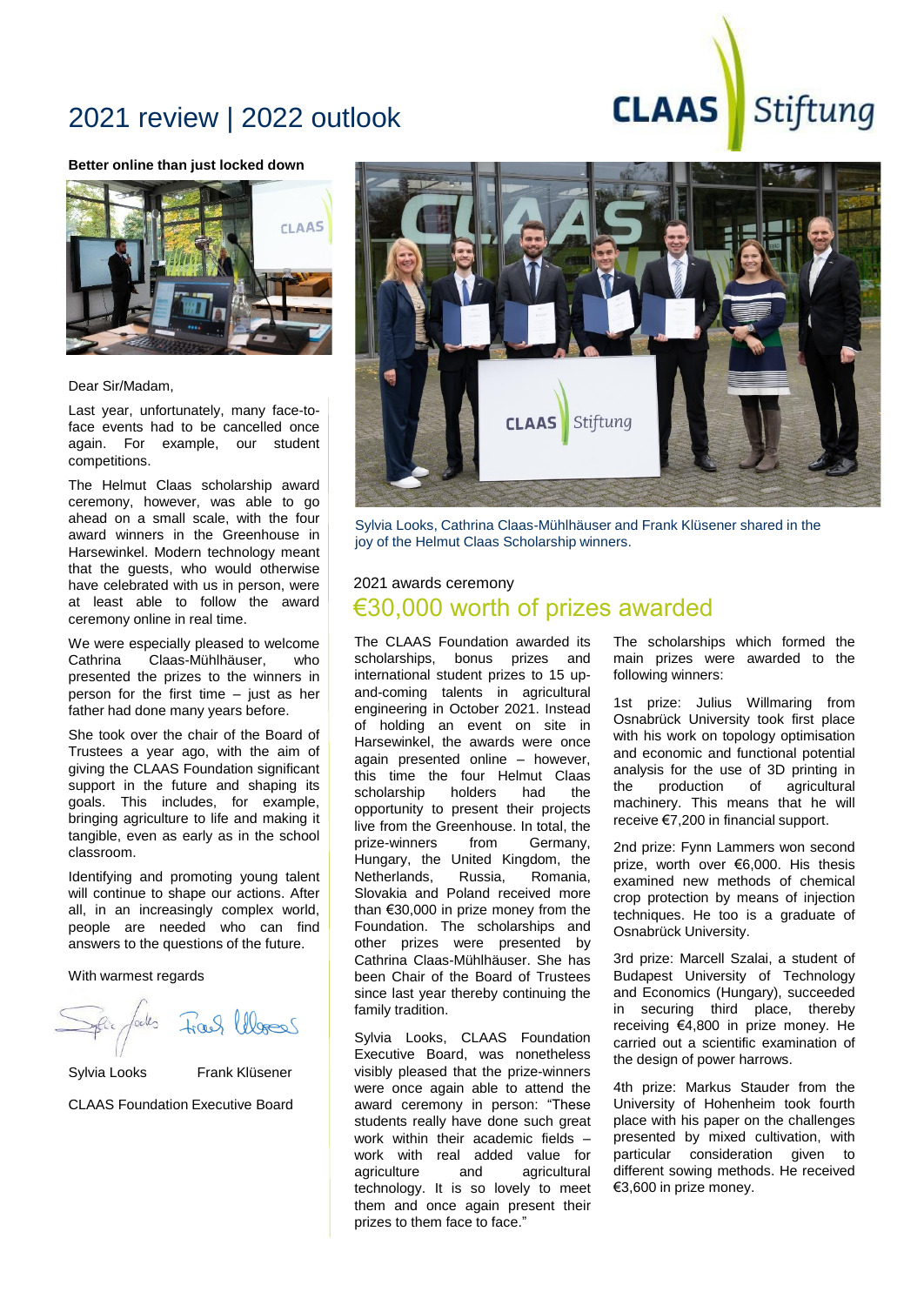# An interview with Cathrina Claas-Mühlhäuser "It is a privilege to be able to support young talents".

**During the award ceremony in October 2021, Frank Klüsener had the opportunity to introduce Cathrina Claas-Mühlhäuser as the new Chair of the Board of Trustees.**

Frank Klüsener: People know you as Chair of the Supervisory Board and the Shareholders' Committee of the CLAAS Group and now, as the successor to your father, you are also Chair of the Board of Trustees of the CLAAS Foundation. Could you briefly introduce yourself to our award winners and guests?

C. Claas-Mühlhäuser: I am not quite as well known as my father was. I am 46 years old. I was born here in Harsewinkel and grew up next to the site. I went to school here and completed an apprenticeship as an industrial clerk before heading off to university in Switzerland. I studied finance and capital markets at the University of St. Gallen. Afterwards, I worked for a few years at ABB, a company manufacturing electrical and automation equipment. I am also married and have three children.

Frank Klüsener: I have heard rumours and am wondering if it is really true that one of your first words as a child was "combine harvester"?

C. Claas-Mühlhäuser: "Combine harvester" is a very complicated word and my children couldn't pronounce it when they were very small, and neither could I. However, I had a strong attachment to agriculture, the product and the business from an early age. One must remember that ours is a seasonal business; the products pile up a little before the harvest and are then delivered to the customers. This gave me the opportunity to climb on all the combine harvesters with my friends, which was a great treat.

Frank Klüsener: The CLAAS Foundation Board of Trustees, now headed up by you, is made up of experts from agriculture and agricultural engineering. What significance does the CLAAS Foundation have for you from a company perspective?





Stiftung

**CLAAS** 

In conversation: while cows graze in the background, Cathrina Claas-Mühlhäuser and Frank Klüsener discuss personal matters and their thoughts on promoting up-and-coming talent.

C. Claas-Mühlhäuser: The CLAAS Foundation was always Helmut Claas' baby; he always wanted to support up-and-coming talent. This is why the mission is very emotional for me. He passed away in January 2021 and this award event, the ceremony and meeting everyone here, was always important to him. That being said, it is also a privilege to be able to support emerging talent and encourage interest in agriculture and technology.

Frank Klüsener: Which CLAAS Foundation topics are most important to you or where do you wish to focus?

C. Claas-Mühlhäuser: 20 years ago, agriculture still had this negative image of being old-fashioned. I believe that this image has long since disappeared, with the emphasis today on sustainability, which gives agriculture a meaning and makes it attractive – but we need to tell people about it.

We also have to increase interest in engineering and technology or other STEM subjects. We are talking about climate issues, we are talking about agricultural routines and we need other solutions – creative solutions. In the absence of up-and-coming talent, we are helpless, so we need to support students. But it begins much earlier, at school. The population in cities is on the rise, so fewer and fewer people are coming into contact with the world of agriculture and farming. This means that we have to get young people involved and give them hands-on experience.

Frank Klüsener: The Helmut Claas Scholarships are the centrepiece, the main award given by the CLAAS Foundation. What qualities and skills do students have to bring with them?

C. Claas-Mühlhäuser: We do, of course, primarily focus on the bachelor's thesis or projects that our independent jury evaluates. Yet we like to look at the person as a whole; we want to see extracurricular activities and a natural passion for agriculture. This is how we know that they share our values and that they are more than scientific experts.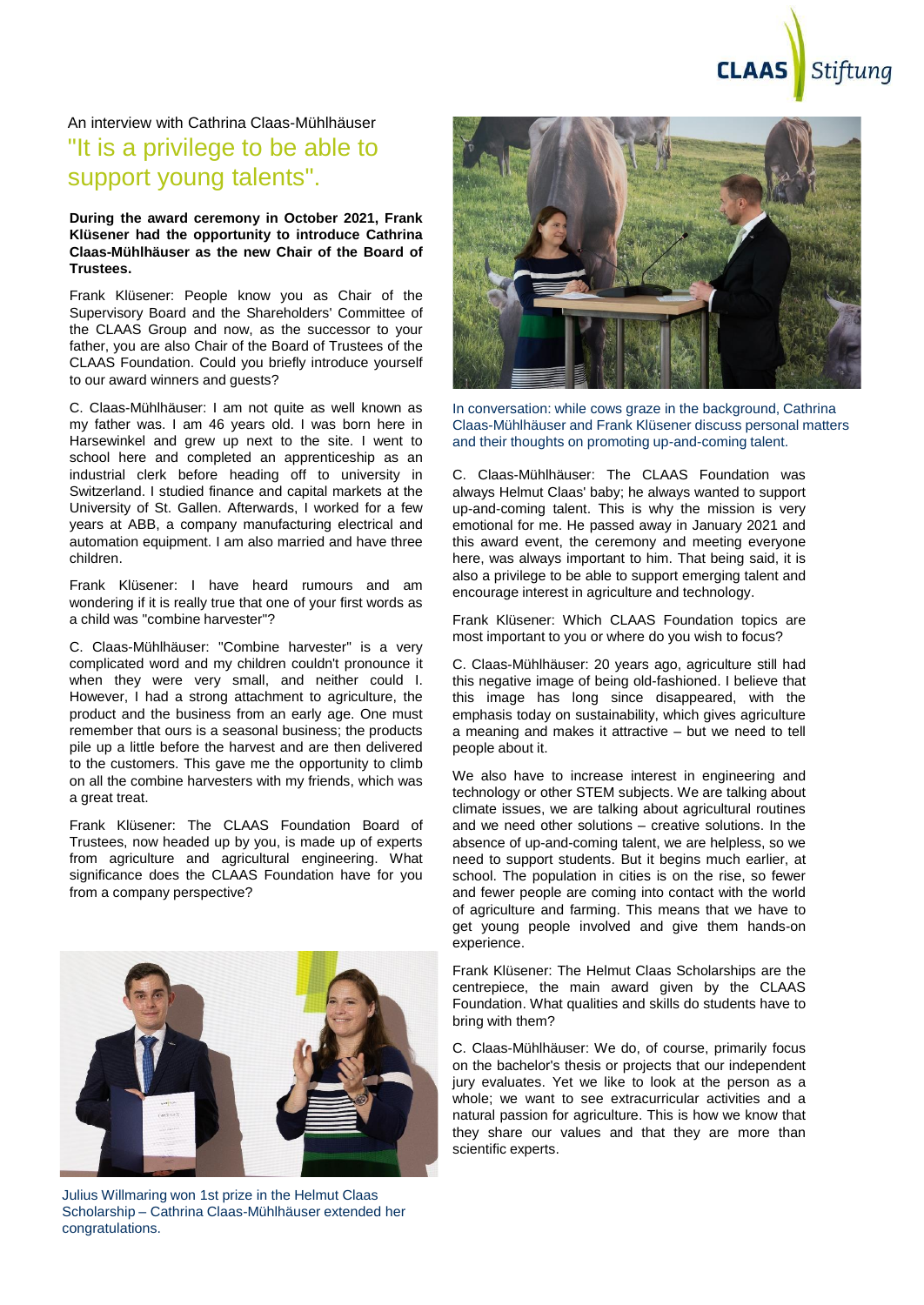Stiftung

### International project with students Cooperation between Hohenheim and LaSalle

The Chair of Agricultural Engineering and New Technologies at the University of LaSalle in Beauvais, France, and the Department of Agricultural Engineering Fundamentals at the University of Hohenheim are now collaborating together. They have been jointly running a cooperation project for student exchange and for crossborder cooperation between students on agricultural engineering topics since the 2020/21 winter semester, thanks to the support of the CLAAS Foundation.

As part of this project, three to five students from the Agricultural Engineering department of the Master's degree programme in Agricultural Sciences at the University of Hohenheim, together with students from the French university, work independently on an agricultural engineering topic. In addition to the intensive technical cooperation, networking in the agricultural engineering sector and gaining international experience are also central to the students' work.

In terms of content, the students work on matters such as the protection of users of agricultural machinery or the use of drones in agricultural practice.



A meeting at the University of Hohenheim was able to take place at the beginning of January despite the restrictions. It further intensified the cooperation and also contributed to the students' personal development.

#### Achievements in the work of the association and in the foundation sector

## Dr Hermann Garbers awarded the Cross of the Order of Merit



Dr Hermann Garbers was awarded the Cross of the Order of Merit of the Federal Republic of Germany by District Commissioner Rainer Rempe in Marxen near Hamburg on his 70th birthday. The Cross of the Order of Merit was granted by Federal President Frank-Walter Steinmeier in recognition of the decades of voluntary work by Dr Garbers in the trade association and foundation sectors.

Dr Garbers continues to be involved in the CLAAS Foundation as Vice Chair of the Board of Trustees, which seeks to inspire young people about modern agricultural technologies and related disciplines. He was instrumental in setting up the CLAAS Foundation in 1999 and was strongly committed to promoting STEM subjects in schools.

"He has been a valuable, trend-setting advisor to the Foundation from the very beginning," says Sylvia Looks (Executive Board of the CLAAS Foundation). With a doctorate in mechanical engineering (University of Braunschweig), he was quick to build up a network within the industry and the university and trade association milieu.

Dr Hermann Garbers (right) was awarded the Cross of the Order of Merit of the Federal Republic of Germany by District Commissioner Rainer Rempe.